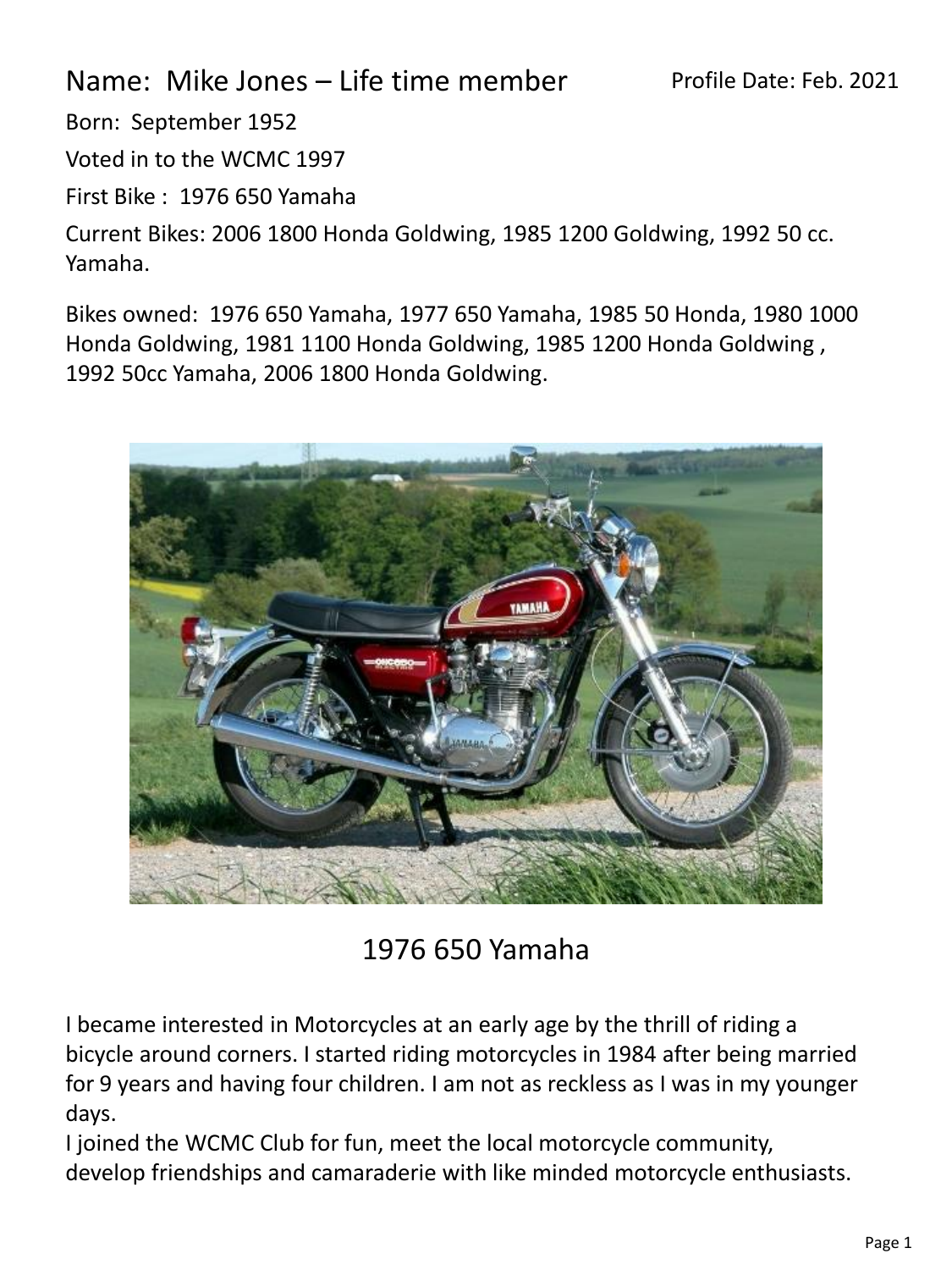Before I joined the Welland County Motorcycle Club, I had belonged to many different organizations. I have always been an active member in all of them. I held executive positions in Labour Associations, Political Party, Environmental Groups and Outdoorsmen Organizations. This time when I joined the WCMC Club I joined just for fun, to meet the local motorcycle community, to develop friendships and camaraderie with like minded motorcycle enthusiasts. Soon after joining I began to get more involved in this club more than in any of my other groups because of the love I felt for this great, historical Motorcycle Club. At the time I joined I did not know that they held motorcycle races.



1981 1100 Goldwing

For years, I rode alone throughout Southern Ontario before I joined the WCMC. The first trip that I rode on was the Annual Fishing Trip. I enjoyed riding to the fishing trip for 5 years from 1999 to 2004. I don't remember actually doing any fishing. There was always plenty to eat and drink at night with amazing road trips daily in and around Geneva on the Lake, Ohio. Much comradely was shared amongst our members during this weekend trip. Thanks to both Al Fair and Rene Landry for annually organizing this trip.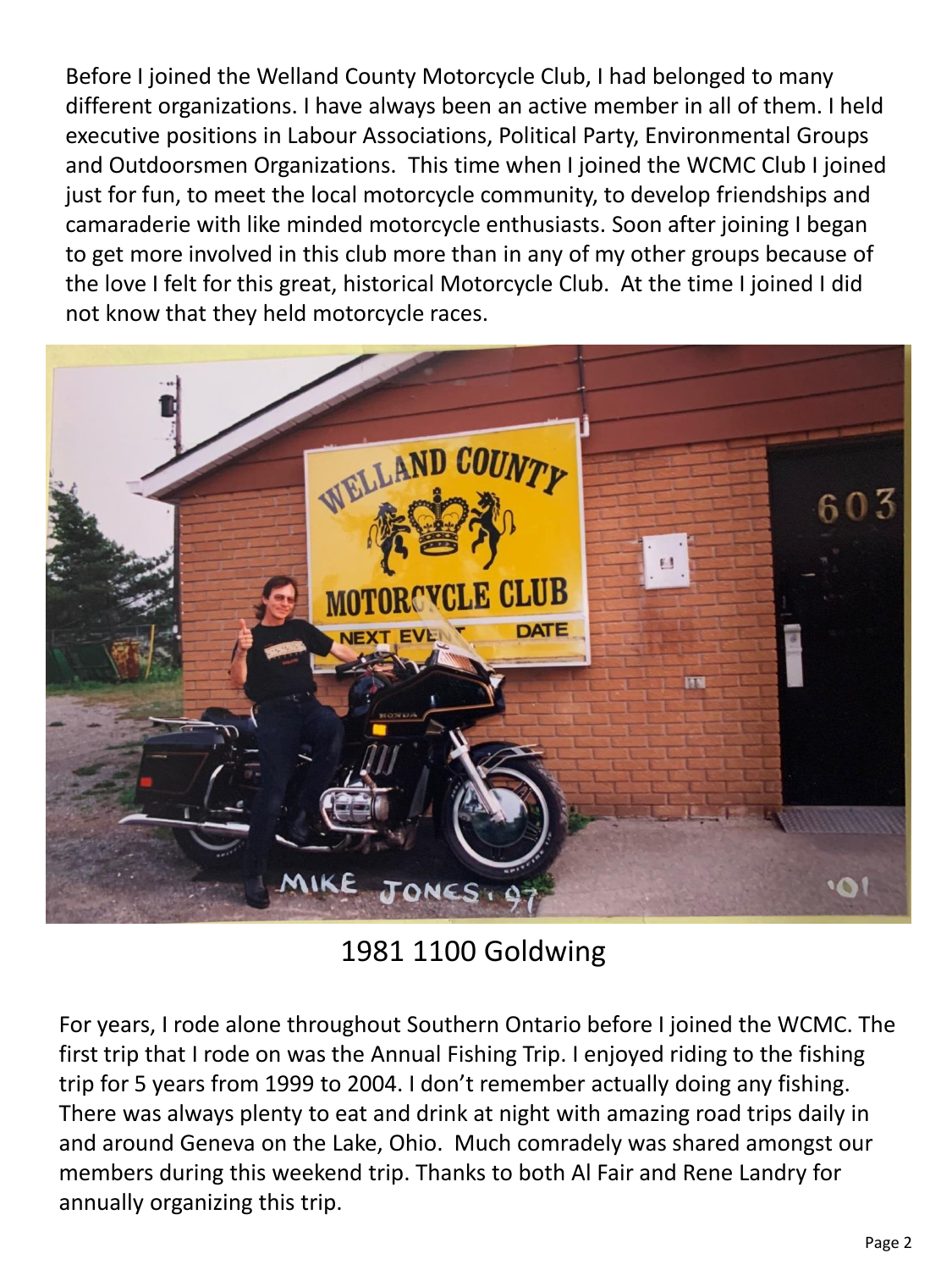My buddy Norm Fisher asked me to help him with his Bucket List for his seventieth birthday by a ride to the Tail of the Dragon in Tennessee in 2013. We rode for 11 days there and back following the Blue Ridge Parkway, the Sky Line Highway and then many other back roads until we got home. We did this trip twice because it's definitely a fantasy ride there and back.

I also rode with Pat Maddalena and the boys to Lake George to the Americade Rally four times from 2014 to 2017. We rode through the hills and mountains around Lake Placid, Lake George and into the state of Vermont. There are exceptional paved roads with many thrills throughout that region. Every year we took advantage of both the Bike Events and daily road trips. We rented a chalet which accommodated eleven people. We cooked most of our meals at the chalet exposing ourselves to many great cooks that kept their culinary talents a secret.



1985 1200 Honda Goldwing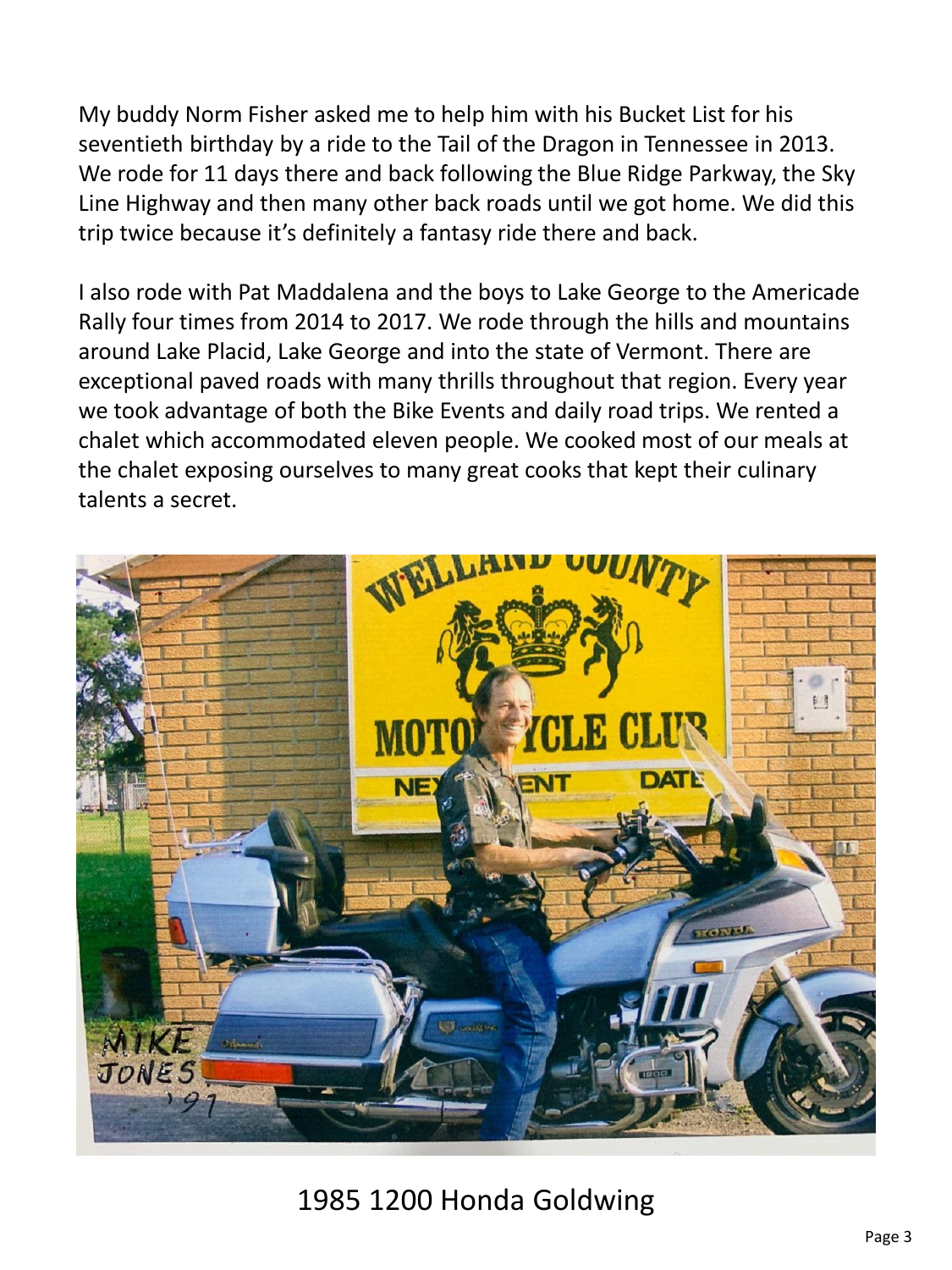My longest trip was with my wife Carol, Norm and his wife Lurrean in 2017. We took 3 weeks travelling through New York State to Quebec and up the St. Lawrence River around the Peninsula to Gaspe Bay. Then we followed the coast to New Brunswick and Nova Scotia, up to the Cabot trail, Peggy's Cove and Digby. After the Ferry from Digby Nova Scotia to St. John New Brunswick we rode home going through Maine, New Hampshire, Vermont and New York. For me, it's always the journey, not the destination and that trip was one that proved that thesis.



## On the Cabot Trail with Norm and Lurrean Fisher (Carol is taking the picture)

Since 1997, I've worked every race season doing various jobs. I've worked security, late pit gate, Parking and 8 years coordinating the food booth. I only started the Food Booth when Archie Hardie agreed to help me organize this major task. We took it on as the last resort, due to the fact that no other members were willing to do so. We realized the importance of this resource. I've helped organized, create and sold Race programs in the last few years. You can always find me selling programs by my wild and crazy outfits with my persistence and loud announcements.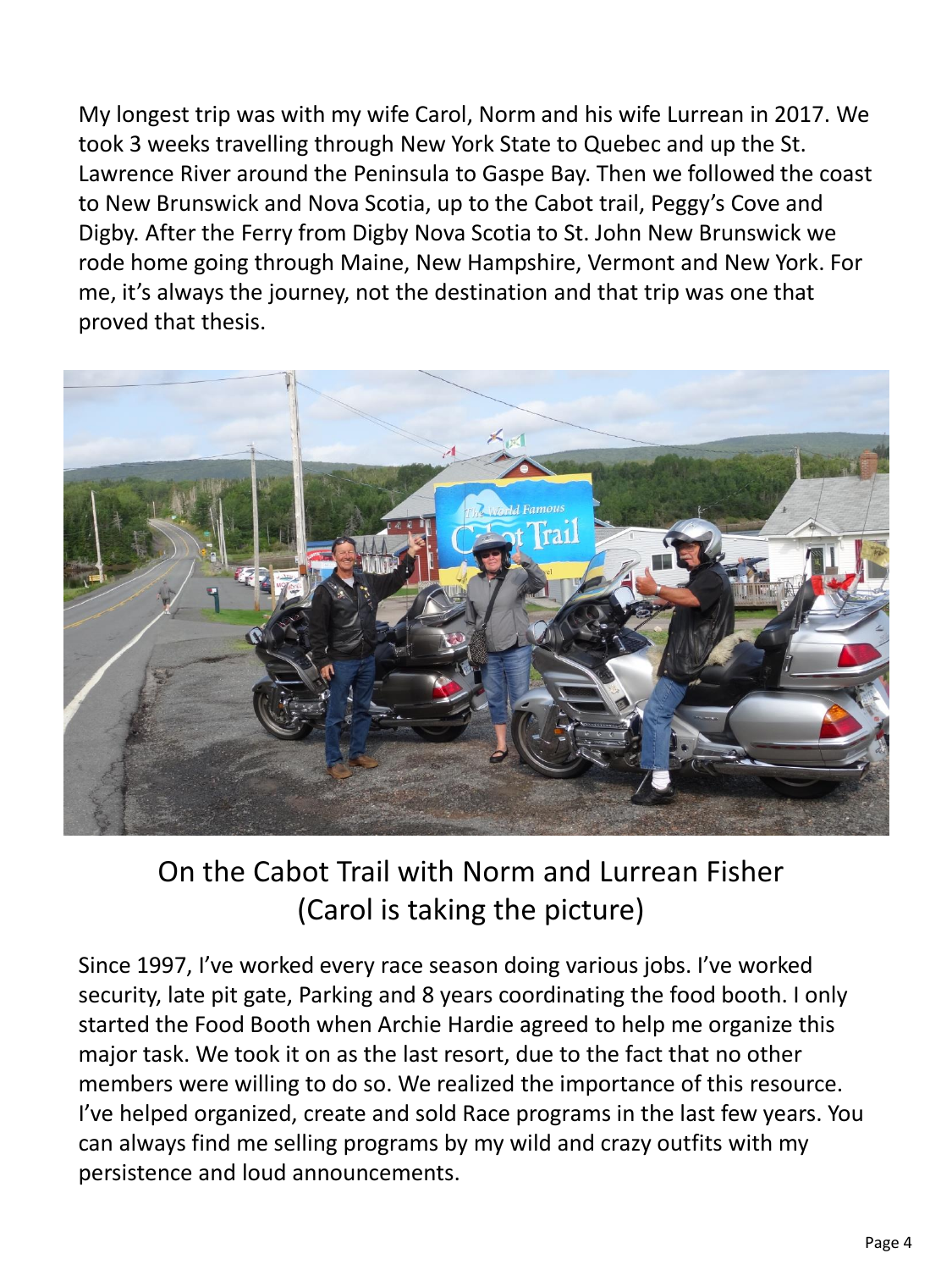I have organized the Poki Barbi Dan for 19 years. This events starts off the riding season. It is held on the last Saturday of April. It is also the first organized event for our club in the New Year, therefore it requires me to conduct the spring cleanup of the club grounds. Our members always volunteer making the clean up a happy task. This major event includes mapping out the Poker Run routes and choosing the stops, along with developing the questionnaire sheets. I also went out and got the musicians. I helped organize the dinner and was lucky to have had John Vucanics, Ritz Rainville and their crew cook the steaks. Getting volunteers to work on this event has always been easy. like most events both members and their spouses worked on something. Lately I have given the route and questionnaire to one of our Road Captains, Ron Turnbull. Ron has been doing a wonderful job.



I am proud to have earned the Rookie of the year in 1997, the Blue Balls award ten different years, the members appreciation award for five separate years. I received the Most Valuable Member two times, in 2013 and again in 2019. I'm also proud to have received the Chester Osten Outstanding Service Award in 2018.

I got roped into organizing The Annual Club Banquet because my friend Bob Lovejoy drunkenly agreed to put on this party at a club meeting, I felt I could not let him hang himself out to dry so I took it on with Bob doing the organizing of this event, selling tickets, and doing seat arrangements since the year 2000. Karen Gamm , Rick Coutu's spouse was always there to help with the banquet. We were lucky to have Karen's twins Shelly and Sara continue her tradition.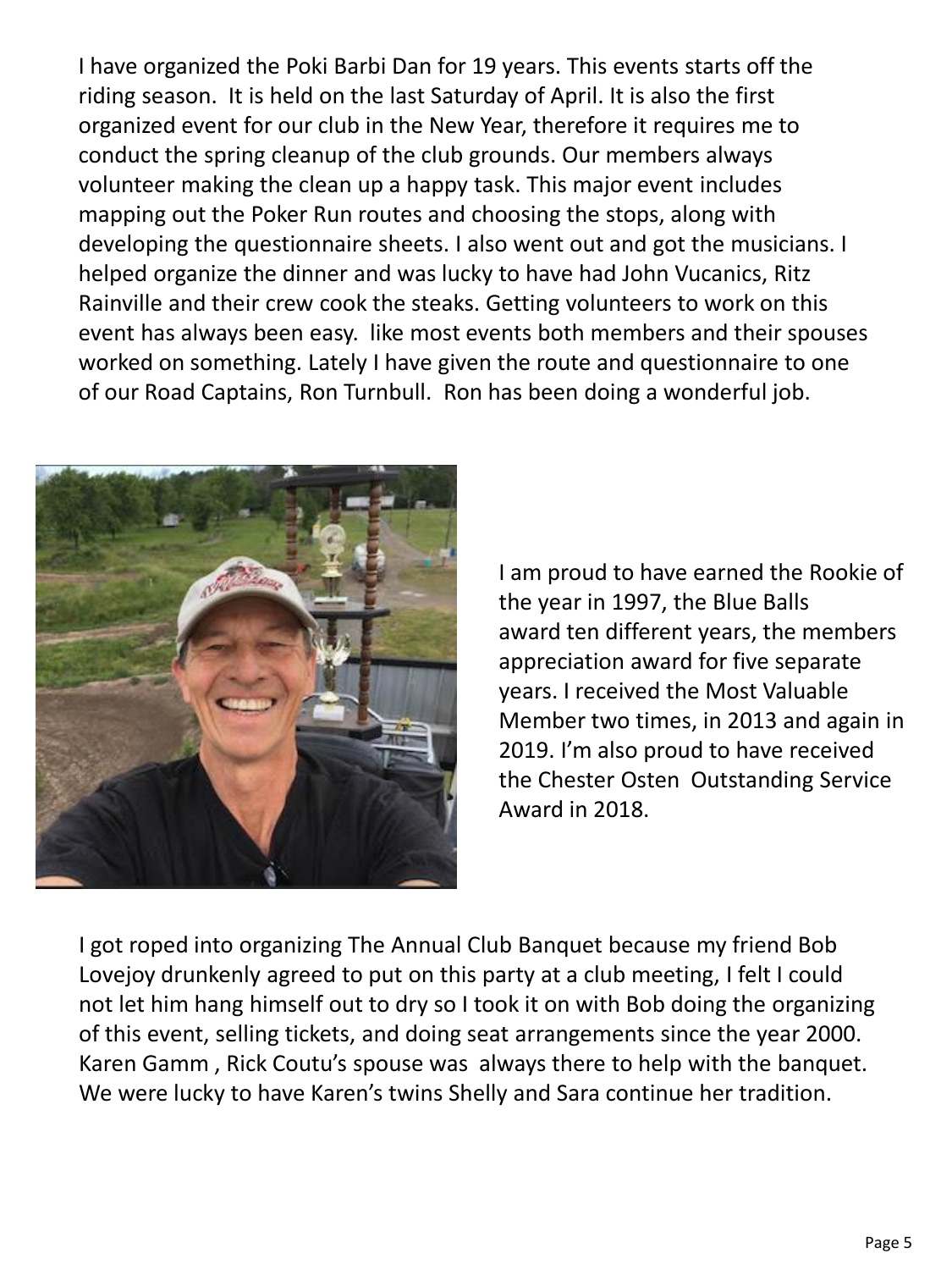I preformed the duty of Membership Secretary from 2005 to 2013.This was a very enjoyable task of introducing prospective members to the membership and getting to personally know each individual. I am very proud of the members that were accepted during my time in the position. Many now have become good club members and many have became life members. I have made many good friends from my time in that position. My greatest thrill was introducing my own brother as "My brother from a different mother and a different father" (our inside joke) unfortunately John is no longer a member. I created the first motorcycle Show and Shine in 2013. "Whine, Dine and Shine. Was this event very successful? In my opinion not very however it did provide other clubs a view into what our club stands for and allowed for those who wanted to stay for our weekly meeting to do so.



Riding the Goldwing on the Club Sign

I was a Board Member for the years 2013, 2017, 2018 and 2019. These were insightful years into the inner workings of the organization. I feel to this day that during my time as a board member that I brought with me a different perspective and logical view on many issues. Seeing that I was a successful business person for over twenty five years I brought with me a bundle of ideas on how to make our club more financially profitable and how to preserve our club camaraderie.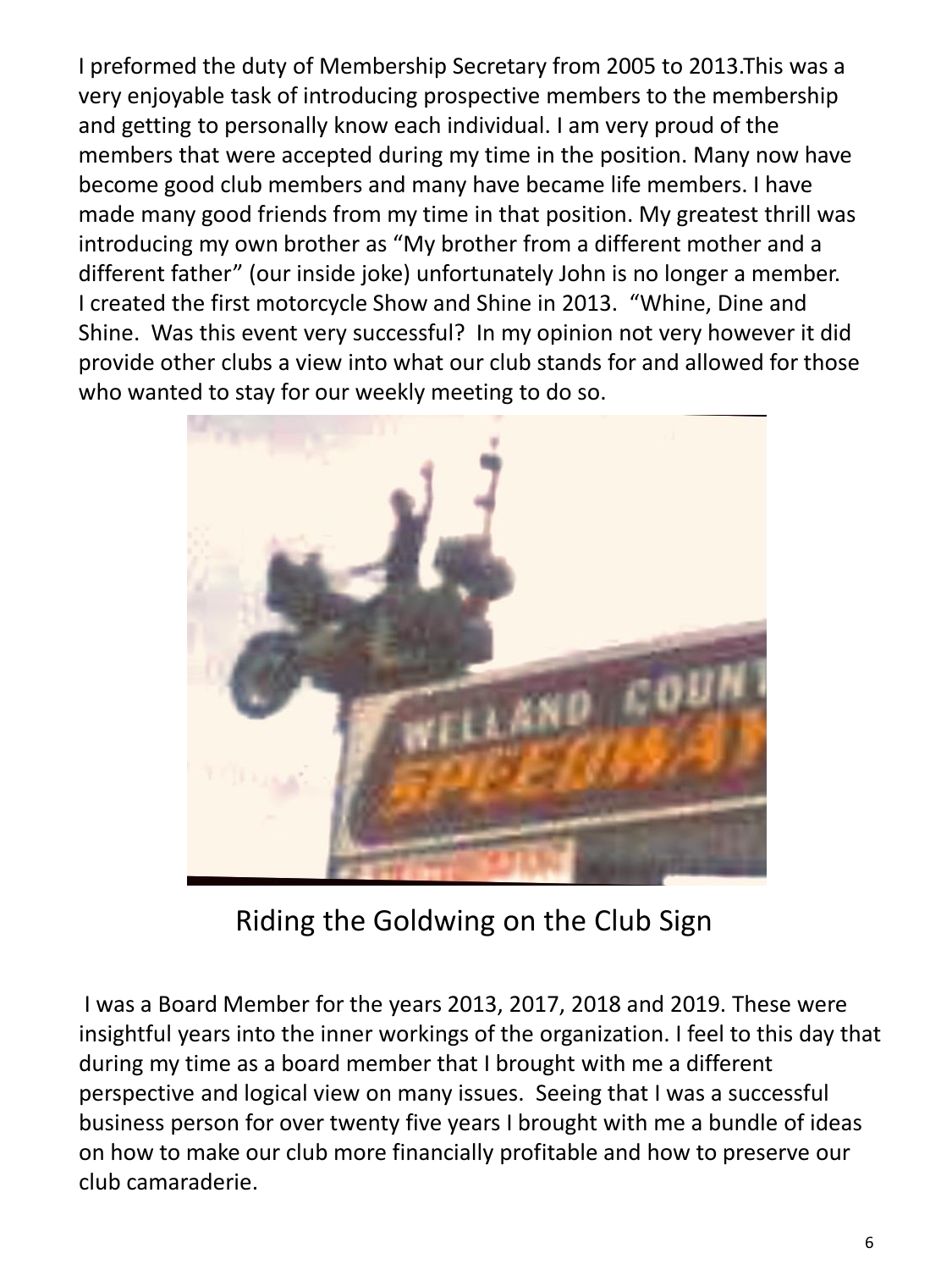I have overseen the WCMC website and helped with the WCMC Facebook group page and Speedway Facebook site. I promoted club events, rides and races on our Facebook pages 2017-2019. The interviews I had with our Race Announcer Wes Pierce that was posted on the Facebook sites weekly video during our Race Season, they were always a delight. I never knew what to expect from the lips of Wesley but it was always entertaining.

I have been a Road Captain for 8 years with Norm Fisher from 2013 to present. Due to more interest in that position that we developed, we now have welcomed both Ron Turnbull and Todd Fournier as our newest Road Captains.



1985 1200 Goldwing (Tail of the Dragon)

When Jim Ewart and Randy Doan gave up the Friday Night Ride, I organized the Sunset Rides for the last 6 year until the Covid Pandemic forced it to be put on hold. This ride starts at 6:30 sharp at the Tim Horton's on Prince Charles Drive and Lincoln St. every other Friday from May to the end of September or early October depending on the weather. We now end the rides at a member's home which has made it a ride not to miss. Because of the increase in number of bikes and participants, we now use as many road captains as possible with constant communication to help keep the ride safe and enjoyable. You can see me leading the ride with my side kick Ron Putman right beside me.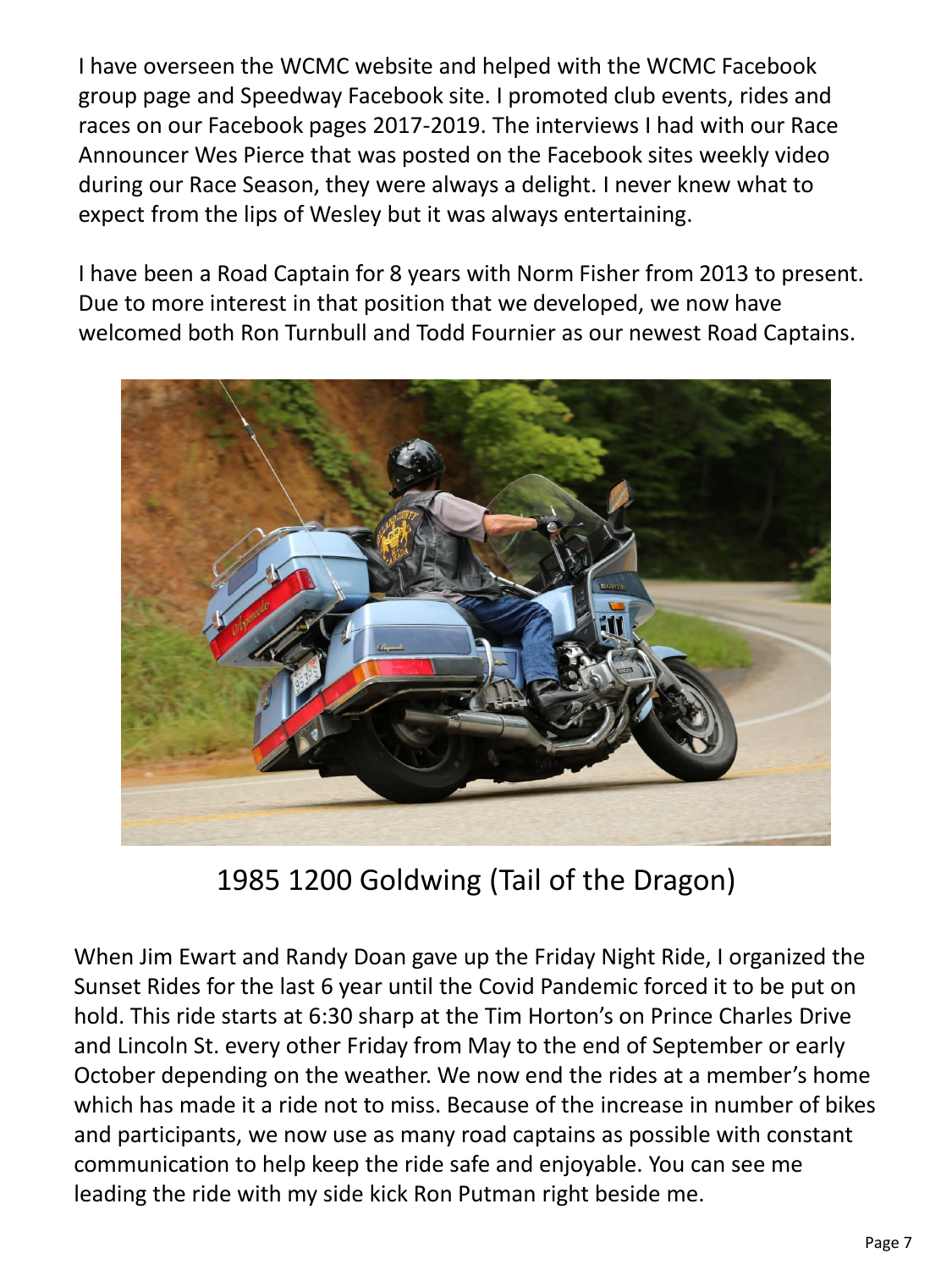Jim Ewart started the Euchre night in the fall and winter time. When he resigned, I took it over for five years because we had so many people coming out and it was such a fun night. In 2019 Mark DeRuyte took it over. It is still a high light in the darkest hours of the year.

I am a pool player, one of the many players in the club. Our club goes into an every other week meeting from November to the first of April. During those times I always came out on that social night to play pool with other members. There were very few that attended those social nights, leaving me with few club members to play pool with and few members that enjoyed our clubhouse during winter. I was determined to find a way to increase our camaraderie during those months so in 2016 I started up the bi weekly pool league. It took a couple of years to catch on but now the Pool Nights are running well. We now have as many as twenty participants and many others come out to enjoy the camaraderie and the delicious hot dogs that are freshly cooked by Joe Montovani. Last Pool Night Season, knowing that I was going away for most of the winter, Sid Scott took over this bi-weekly event and kept it very running successful.



## 2006 1800Goldwing (Tail of the Dragon